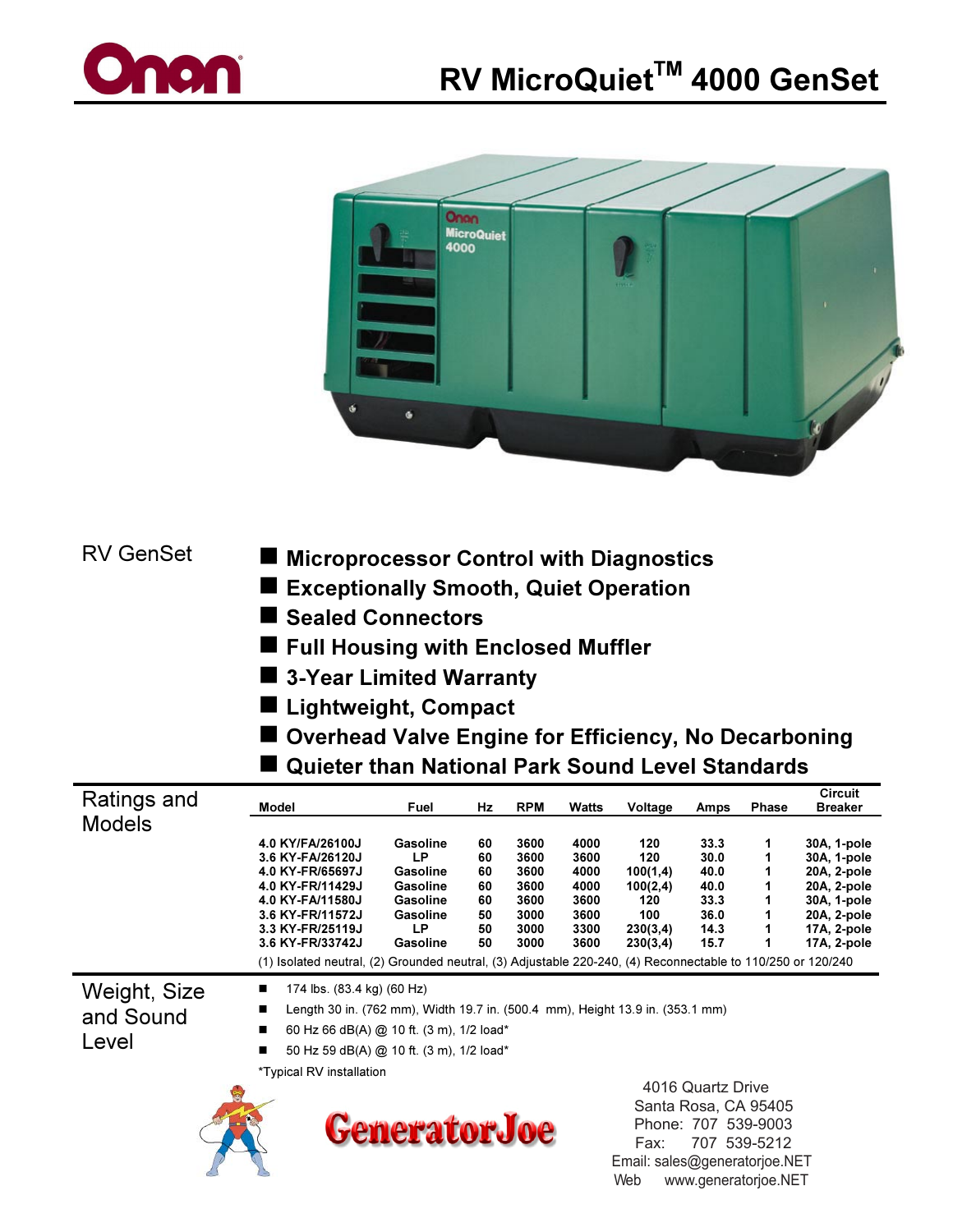| Standard<br>Features  | ■<br>regulator<br>Starter overcrank protection<br>ш<br>■<br>■<br>Over/under voltage protection<br>■<br>Loss of AC sense protection<br>■<br>Mechanical fault protection<br>ш<br>■<br>protection<br>■<br>Magnetic circuit breaker<br>■<br>■<br>■<br>base<br>■<br>■                                                                                                                                                                                                                                                                                                                                                                                                                                                                                                                                                                                                                                                                                                                                           | Microprocessor control with digital voltage<br>Generator field overload protection<br>Over/under frequency protection<br>Reverse connections and high battery voltage<br>4-point vibration isolator mounting system<br>Automatic resetting of DC circuit overcurrent<br>protection for set wiring and remote start wiring<br>Integral enclosure cover and stamped steel<br>Stationary exhaust pipe attachment point |                          | Detects starter faults<br>■<br>Sealed remote start connector<br>Automotive-type starter with automatic start<br>■<br>disconnect<br><b>Fuel filter</b><br>■<br>Electric magneto ignition<br>■<br>USDA Forest Service-approved, spark-arresting<br>■<br>muffler<br>Cross-flow pressure cooling<br>Automatic choke<br>■<br>Electric fuel pump with positive fuel safety<br>■<br>shutoff (gasoline)<br>125 in. (3.2 m) generator output leads<br>■<br>Electric fuel shutoff solenoid (LPG)<br>■<br>Intake silencer, sound deadening material and<br>■<br>baffles reduce sound level<br>Start-stop/prime rocker switch on control with<br>LED status indicator light for set diagnostics                                                                                                                            |  |  |  |
|-----------------------|------------------------------------------------------------------------------------------------------------------------------------------------------------------------------------------------------------------------------------------------------------------------------------------------------------------------------------------------------------------------------------------------------------------------------------------------------------------------------------------------------------------------------------------------------------------------------------------------------------------------------------------------------------------------------------------------------------------------------------------------------------------------------------------------------------------------------------------------------------------------------------------------------------------------------------------------------------------------------------------------------------|---------------------------------------------------------------------------------------------------------------------------------------------------------------------------------------------------------------------------------------------------------------------------------------------------------------------------------------------------------------------------------------------------------------------|--------------------------|----------------------------------------------------------------------------------------------------------------------------------------------------------------------------------------------------------------------------------------------------------------------------------------------------------------------------------------------------------------------------------------------------------------------------------------------------------------------------------------------------------------------------------------------------------------------------------------------------------------------------------------------------------------------------------------------------------------------------------------------------------------------------------------------------------------|--|--|--|
| <b>Engine Detail</b>  | High stability mechanical governor<br>Model: Onan E095H<br>Design: 4-cycle, overhead valve, single horizontal<br>cylinder<br>Displacement: $18.5 \text{ in}^3$ (304 cm <sup>3</sup> )<br><b>Compression Ratio: 8.5:1</b><br><b>Maximum Power at 60 Hz</b><br>LPG - 8.6 bhp (6.4 kW)<br>Gasoline - 9.5 bhp (7 kW)<br>Maximum Power at 50 Hz<br>LPG - 7.6 bhp (5.7 kW)<br>Gasoline - 8.3 bhp (6.2 kW)<br>Cooling: Cross Flow Air - Pressure Type<br><b>Cooling Air Volume:</b><br>60 Hz:- 300 ft <sup>3</sup> /min (8.5 m <sup>3</sup> /min)<br>50 Hz: - 250 ft <sup>3</sup> /min (7.1 m <sup>3</sup> /min)<br><b>Combustion Air Volume:</b><br>60 Hz: 19 ft <sup>3</sup> /min (0.5m <sup>3</sup> /min)<br>50 Hz: 16 ft <sup>3</sup> /min (0.45m <sup>3</sup> /min)<br><b>Average Fuel Consumption:</b><br>No Load<br><b>Half Load</b><br>Gasoline<br>gph(l/h)<br>gph(l/h)<br>60 Hz 4.0 KY<br>0.48(1.80)<br>0.29(1.10)<br>50 Hz 3.6 KY<br>0.20(0.80)<br>0.37(1.40)<br>No Load<br><b>Half Load</b><br>Propane |                                                                                                                                                                                                                                                                                                                                                                                                                     |                          | Sidedraft Carburetor: KY (Gasoline)<br>Electric Fuel Pump: Positive fuel shutoff (3 psi), fuel<br>lift $3$ ft (914 mm)<br>Air Cleaner: Replaceable dry element<br>Patented automatic choke<br>Vapor Withdrawal System with Demand<br>Regulator: KY (LPG)<br>Ignition System: Electronic magneto type<br><b>Starting System: Remote, 12 V, 3-wire negative</b><br>ground<br><b>Starter:</b> Automotive type with environmentally<br>protected pinion; automatic start disconnect<br>Lubrication: Splash lubrication<br>Oil Capacity: 1.6 qt. (1.5 L)<br>Cylinder-Crankcase: Aluminum alloy with iron<br>cylinder liner cast into the block, aluminum alloy oil<br>base<br>Cylinder Head: Aluminum, valves in head,<br>removable<br><b>Full Load</b><br>gph(l/h)<br>0.71(2.70)<br>0.58(2.20)<br><u>Full Load</u> |  |  |  |
| Generator             | 60 Hz 3.6 KY<br>50 Hz 3.3 KY<br>Design: Onan, revolving field, AC, 2-pole self-                                                                                                                                                                                                                                                                                                                                                                                                                                                                                                                                                                                                                                                                                                                                                                                                                                                                                                                            | 1.54(0.70)<br>1.10(0.50)                                                                                                                                                                                                                                                                                                                                                                                            | 2.43(1.10)<br>2.20(1.00) | 3.09(1.40)<br>2.87(1.30)<br>Voltage Regulation: Microprocessor control with                                                                                                                                                                                                                                                                                                                                                                                                                                                                                                                                                                                                                                                                                                                                    |  |  |  |
| Detail                | excited. Permanently aligned to engine by a tapered<br>shaft. Drip-proof construction.<br>Insulation System and Temperature Rise: Meets<br>ANSI/RVIA-EGS-1-1998, BS-4999, and CSA Bulletin<br>946 standards.<br>Cooling: Direct drive centrifugal blower. Air required;<br>includes engine cooling air volume:<br>60-Hz: 300 ft <sup>3</sup> /min (8.5 m <sup>3</sup> /min)<br>50 Hz: 250 ft <sup>3</sup> /min (7.1 m <sup>3</sup> /min)<br>Cast aluminum housing for excellent heat transfer                                                                                                                                                                                                                                                                                                                                                                                                                                                                                                              |                                                                                                                                                                                                                                                                                                                                                                                                                     |                          | digital voltage regulator.<br>Rotor: Laminated electrical steel assembly press<br>fitted to shaft, balanced. Heavy insulated copper wire<br>windings. Amortisseur windings for improved<br>waveform and motor starting.<br>Stator: Laminated electrical steel assembly. Heavy<br>insulated copper wire windings.<br>DC Brushes: Electrographic; long life<br>Bearing: Double-sealed, prelubricated ball bearing                                                                                                                                                                                                                                                                                                                                                                                                |  |  |  |
| GenSet<br>Performance | Air Conditioner Starting: (60 Hz - Gasoline) One<br>13,500 BTU air conditioner with 2,000 W baseload at<br>500 ft (152.4 m) and $100^{\circ}$ F (38 $^{\circ}$ C).                                                                                                                                                                                                                                                                                                                                                                                                                                                                                                                                                                                                                                                                                                                                                                                                                                         |                                                                                                                                                                                                                                                                                                                                                                                                                     |                          | <b>Frequency and Voltage Regulation: Exceeds</b><br>requirements of ANSI/RVIA EGS-1-1998.<br>$1016$ Ouartz Drive                                                                                                                                                                                                                                                                                                                                                                                                                                                                                                                                                                                                                                                                                               |  |  |  |





 4016 Quartz Drive Santa Rosa, CA 95405 Phone: 707 539-9003 Fax: 707 539-5212 Email: sales@generatorjoe.NET Web www.generatorjoe.NET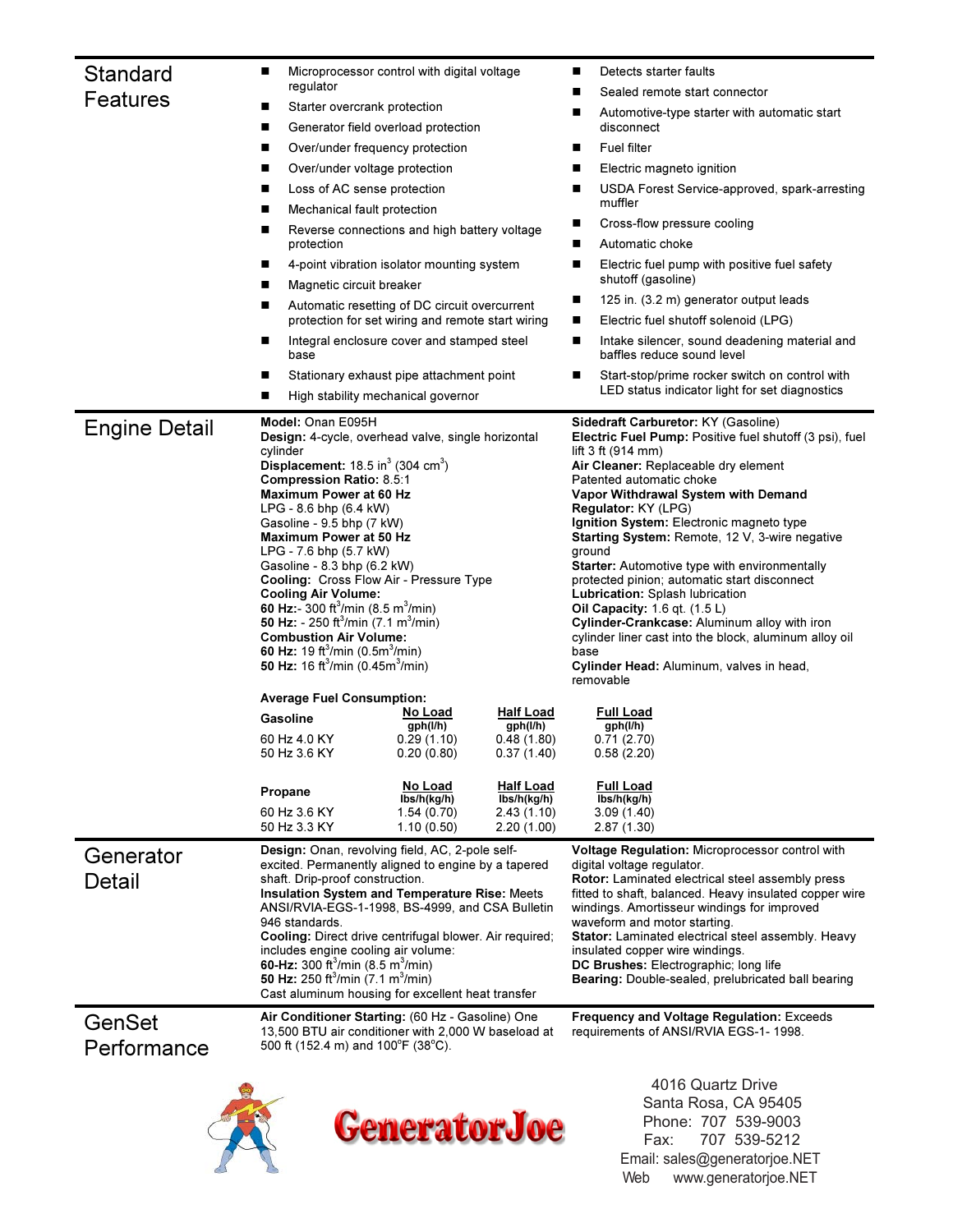## **Basic Dimensions**



CAUTION: Drawings are supplied for reference only and should not be used for design or installation.

## Options and Accessories

- - Standard underfloor mounting kit (P/N 403- 3670) bolts through floor
- - Template, (P/N 539-1535-01) to use with the mounting kit (P/N 403-3670), may also be ordered
- - Template for compartment mount (P/N 539- 1546-01)
- - Base adapter underfloor mounting kit (P/N 403- 3630). Allows unit to be mounted using Marquis mounting kit. Can be used with Marquis housing kit P/N 405-4241 or equivalent
- - Housing kit for underfloor mounting (P/N 405- 4241) requires base adapter (P/N 403-3630)
- -Battery, 12 volt, 460 cold cranking amps at  $0^{\circ}$ F  $(-18^{\circ}$ C) (P/N 416-0717).
- - Remote control panel including start-stop/prime switch with status indicator light (P/N 300-5331)
- - Remote control panel including start-stop/prime switch with status indicator light and hourmeter (P/N 300-5332)
- - Remote control panel including start-stop/prime switch with status indicator light and DC voltmeter (P/N 300-5333)
- -Remote control pigtail adapter (P/N 300-4946)
- - Remote control plug and wire harness (10 ft. - P/N 338-3489-01, 30 ft. - P/N 338-3489-02)
- - Exhaust tailpipe kit (P/N 155-2845) tailpipe and special hanger
- -Exhaust kit 1.5 in (P/N 155-2847)  $90^\circ$  elbow
- - Exhaust kit adapter (P/N 155-2850) straight tube adapter

Refer to RV Generator Accessories and Service Support Catalog (F-832) for more detailed information.